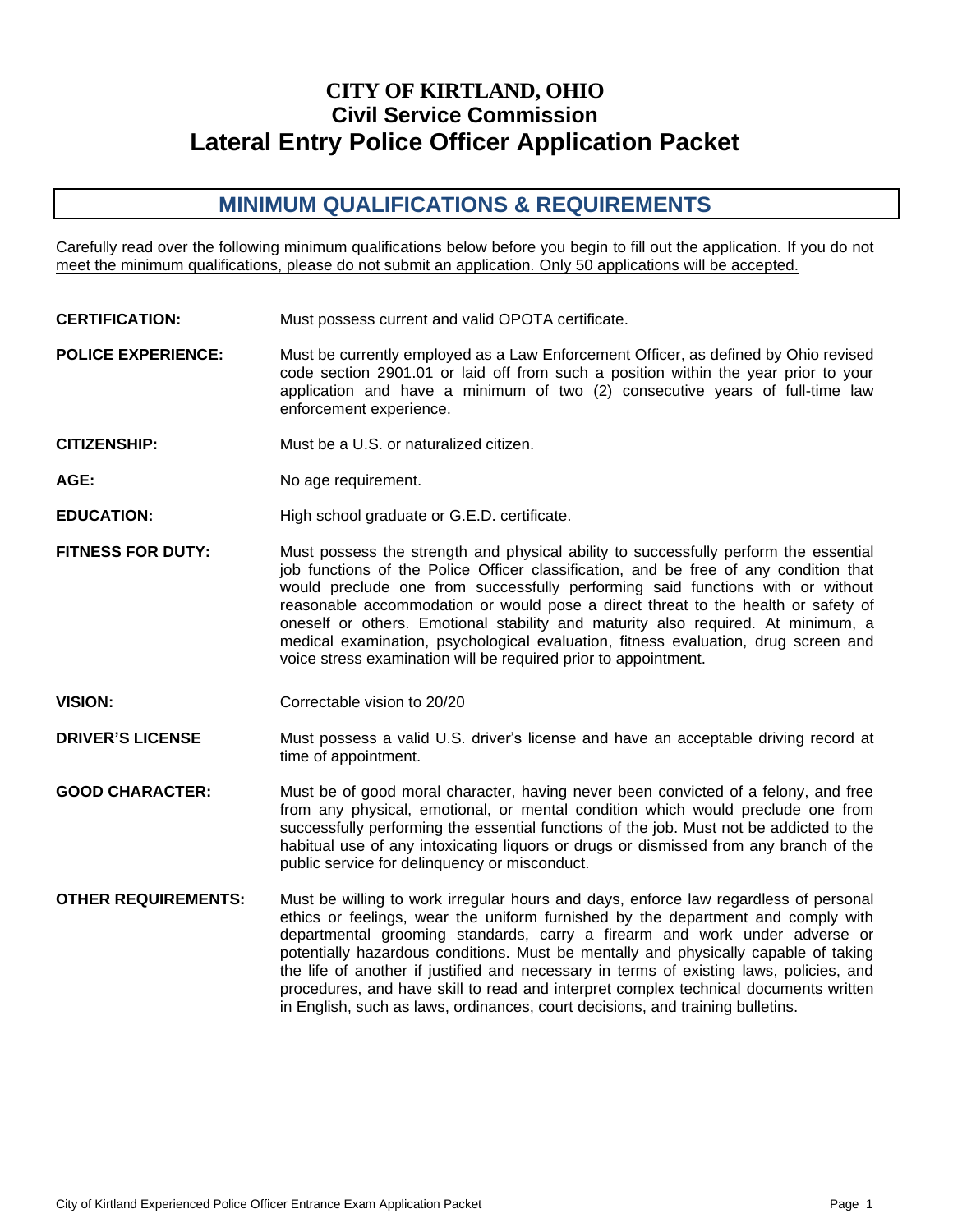## **INSTRUCTIONS for APPLICATION**

If you meet the minimum qualifications, carefully read and comply with the following instructions:

- 1. Read and follow all instructions on **each page.**
- 2. Print or type all responses clearly and legibly.
- 3. Make sure responses are as complete and detailed as possible. Use extra paper as needed. Include your name, the date, and the position you are applying for on all extra pages. The information you provide will help us determine the extent of your qualifications.
- 4. Pages 4 through 8 must be returned with required documents and any other information you think relevant to our consideration of your application. Write your initials at the bottom right corner of any document you attach.
- 5. Return completed application packet, in person, or you may appoint someone to drop application material off, by 4:30 PM, Monday, March 7, 2022 to Kirtland Police Department, 9301 Chillicothe Road, Kirtland, Ohio 44094.

All information included with the application packet is subject to verification through interview(s), background investigation, reference check, and polygraph examination. Submission of false information will result in disqualification from the process, eligibility list, appointment, and/or employment if discovery of falsification occurs after appointment.

If you change residence address or telephone number at any stage of the application process you must immediately notify Amy Buchanan at abuchanan@kirtlandpolice.com. The City of Kirtland assumes no responsibility for locating candidates who have changed their contact information.

## **REQUIRED DOCUMENTS**

Please provide copies of the following when submitting application. Copies will not be made at Police Station.

- 1. Birth certificate or naturalization papers
- 2. Current valid U.S. driver's license
- 3. High school diploma from an accredited high school or G.E.D. certificate
- **4. Two (2) written character reference letters with original hand-written signature, date, and name, address, and phone number of the reference.**
- 5. Copy current and valid OPOTA certificate.

### **EXAM INFORMATION**



This is a BPAD multi situation-based exam that records your responses. It is not a test of knowledge. It is a test of interpersonal competence in dealing with different types of people in different job-specific situations. Qualified **candidates will be contacted via email** and given instructions on how to access the BPAD exam. Candidates will need a computer with a webcam, microphone and a stable internet connection. The exam will be available **via email by invitation.** If you do not have a computer with the required equipment, limited appointments are available at the Kirtland Police Department. Contact Amy Buchanan at (440)256-3336 Ext: 103.

#### **The City of Kirtland is an Equal Employment Opportunity (EEO) Employer.**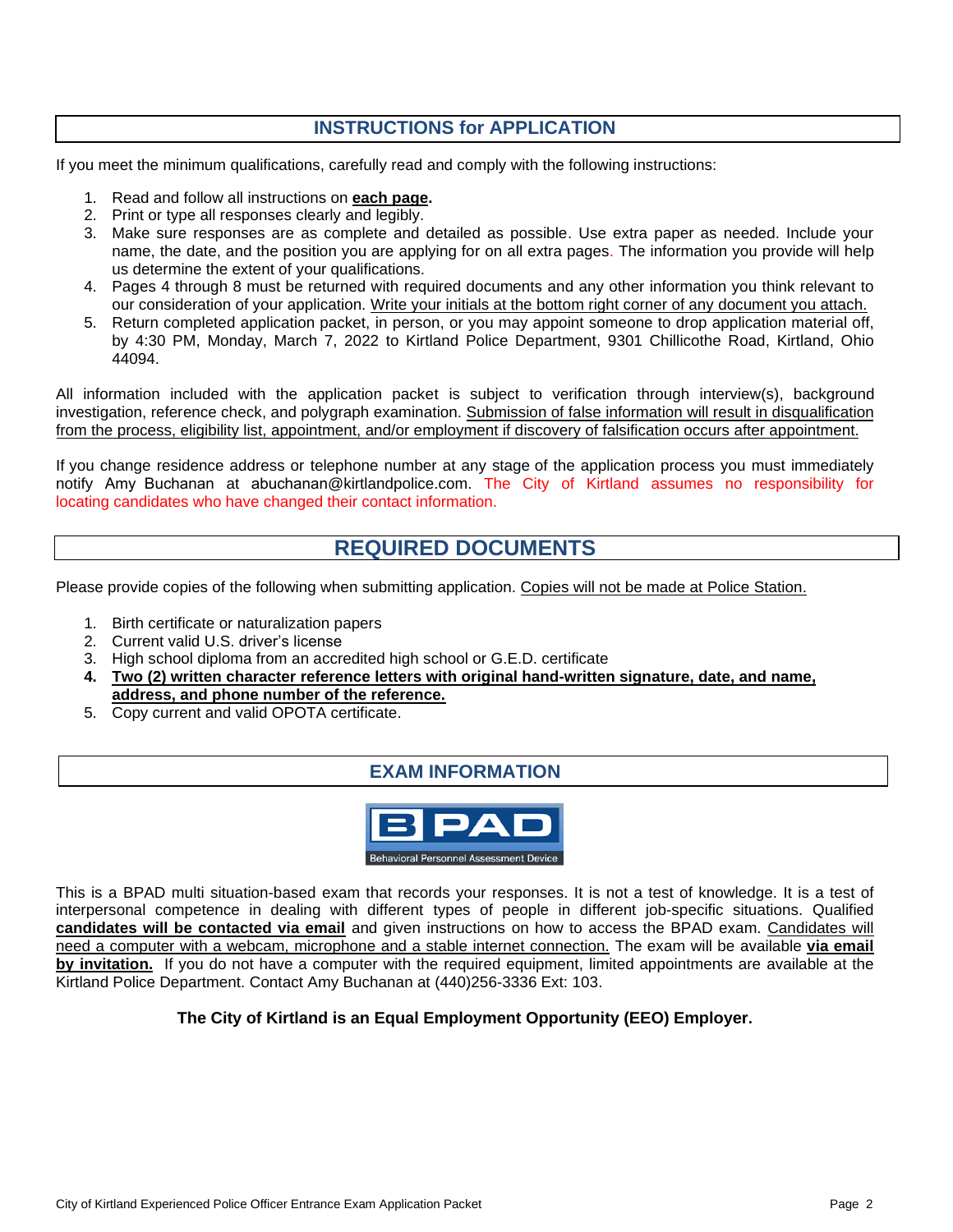**Civil Service Commission**

# **Application for 2021 Lateral Entry Police Officer Entrance Examination**

This application must be filled out with pen or be typewritten**. PLEASE PRINT CLEARLY***. Must include valid email address for further communication regarding the exam.*

|              | Last                                  | First | Middle                                                                                                                |          |
|--------------|---------------------------------------|-------|-----------------------------------------------------------------------------------------------------------------------|----------|
|              |                                       |       |                                                                                                                       |          |
|              | <b>Street Address</b>                 | City  | State                                                                                                                 | Zip Code |
|              |                                       |       |                                                                                                                       |          |
|              |                                       |       |                                                                                                                       |          |
|              | Date of Birth: The Contract of Birth: |       |                                                                                                                       |          |
|              |                                       |       | 1. Are you a citizen of the United States or a naturalized citizen?     Yes       No                                  |          |
| citizenship. |                                       |       | <b>DOCUMENT NEEDED:</b> A copy of your birth certificate, passport, certificate of nationalization, or certificate of |          |
|              |                                       |       |                                                                                                                       |          |

2. Do you have a current valid U.S. driver's license?  $\Box$  Yes  $\Box$  No

**DOCUMENT NEEDED: A copy of your current valid U.S. driver's license must be presented at the time of filing this application.**

### **1. Education and Training:**

| <b>School Name</b>        |  |  |                | <b>Check One</b> |                   |
|---------------------------|--|--|----------------|------------------|-------------------|
| High<br>School            |  |  | Diploma        | G.E.D            | Year<br>Graduated |
| College                   |  |  |                | Degree           | Year<br>Graduated |
| Training<br>Certification |  |  | Course/Subject | Diploma          |                   |
|                           |  |  |                |                  | Certificate       |
|                           |  |  |                |                  | License           |
| Training<br>Certification |  |  | Course/Subject |                  |                   |
|                           |  |  |                |                  | Certificate       |
|                           |  |  |                |                  | License           |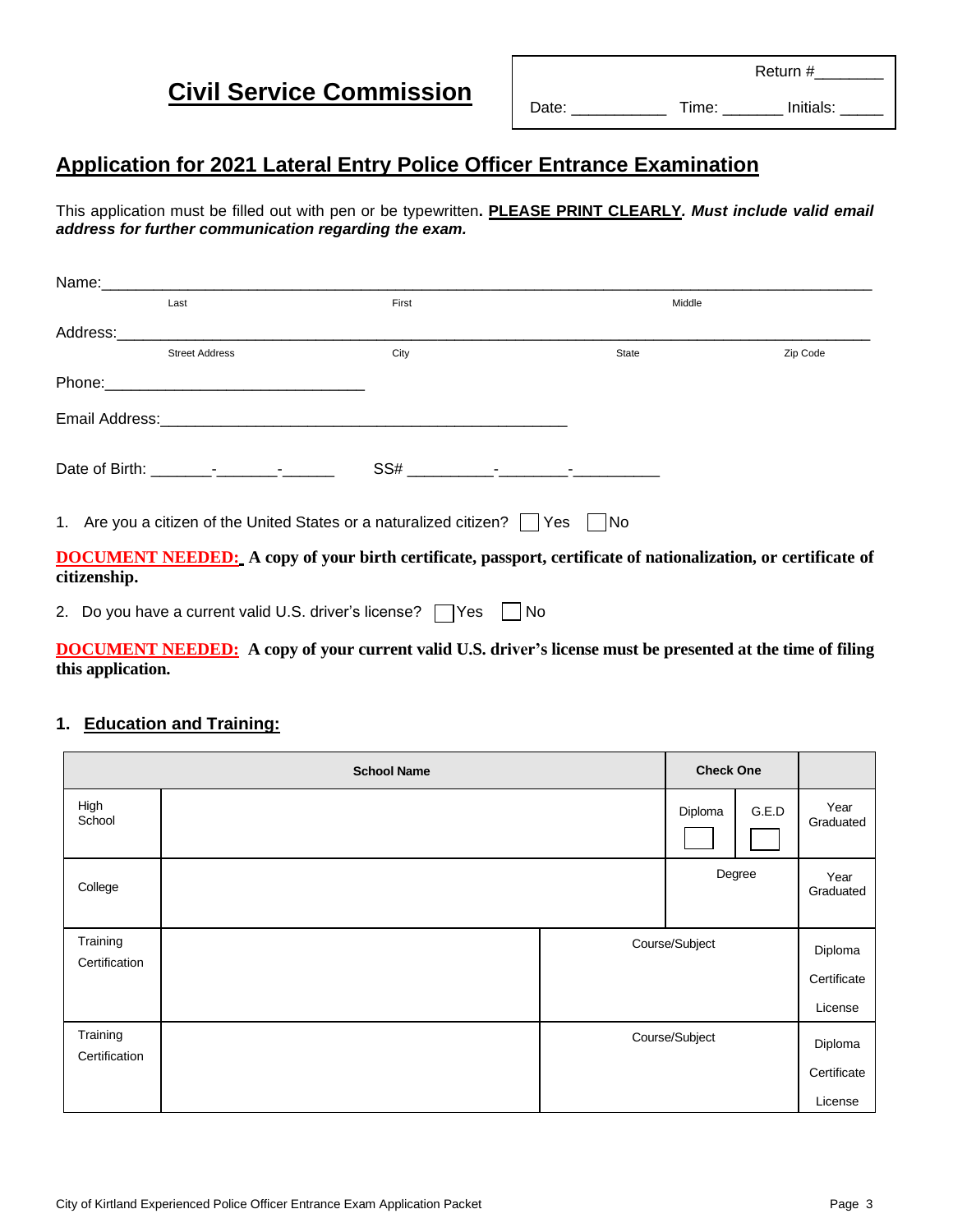**DOCUMENT NEEDED: A copy of your high school diploma or a letter from your high school stating the date of your graduation or your GED Certificate, OPOTA certificate, Certifications and licenses must be presented at the time of filing this application.**

4. Please provide the name, phone number, and address for two (2) character references from reputable citizens of the State of Ohio not holding any public office or position in a political party organization. **Each reference must provide a written character reference letter with original hand-written signature** certifying that he/she has been personally acquainted with you for at least one year and believes you to be of good moral character, of temperate and industrious habits and in all respects qualified for the service you desire to enter and that each such citizen is willing that his certificate shall be made public. The letters must be dated.

|    | 1. | Phone:<br>Name:<br><u> 1980 - John Stein, Amerikaansk politiker (</u> |                                                            |                                                                                                                                                                                                                                                                                                                                     |                                                                                                                                                                                                                                |           |  |
|----|----|-----------------------------------------------------------------------|------------------------------------------------------------|-------------------------------------------------------------------------------------------------------------------------------------------------------------------------------------------------------------------------------------------------------------------------------------------------------------------------------------|--------------------------------------------------------------------------------------------------------------------------------------------------------------------------------------------------------------------------------|-----------|--|
|    |    | Address:                                                              |                                                            |                                                                                                                                                                                                                                                                                                                                     |                                                                                                                                                                                                                                |           |  |
|    |    |                                                                       | <b>Street Address</b>                                      | City                                                                                                                                                                                                                                                                                                                                | State                                                                                                                                                                                                                          | Zip Code  |  |
|    | 2. |                                                                       |                                                            |                                                                                                                                                                                                                                                                                                                                     | Phone: the contract of the contract of the contract of the contract of the contract of the contract of the contract of the contract of the contract of the contract of the contract of the contract of the contract of the con |           |  |
|    |    |                                                                       |                                                            |                                                                                                                                                                                                                                                                                                                                     |                                                                                                                                                                                                                                |           |  |
|    |    |                                                                       | <b>Street Address</b>                                      | City                                                                                                                                                                                                                                                                                                                                | State                                                                                                                                                                                                                          | Zip Code  |  |
|    |    |                                                                       | must be presented at the time of filing this application.  | <b>DOCUMENT NEEDED:</b> Two (2) character reference letters with hand-written signature and dated                                                                                                                                                                                                                                   |                                                                                                                                                                                                                                |           |  |
| 5. |    |                                                                       |                                                            | a. Have you ever been found guilty of any crime or of infamous or notoriously disgraceful conduct?                                                                                                                                                                                                                                  |                                                                                                                                                                                                                                | Yes<br>No |  |
|    |    |                                                                       |                                                            | b. Have you ever been dismissed from any branch of the public service for delinquency or misconduct?                                                                                                                                                                                                                                |                                                                                                                                                                                                                                | Yes<br>No |  |
|    |    |                                                                       | c. If yes to a or b, please explain:                       |                                                                                                                                                                                                                                                                                                                                     |                                                                                                                                                                                                                                |           |  |
|    |    |                                                                       |                                                            |                                                                                                                                                                                                                                                                                                                                     |                                                                                                                                                                                                                                |           |  |
|    |    |                                                                       |                                                            |                                                                                                                                                                                                                                                                                                                                     |                                                                                                                                                                                                                                |           |  |
|    |    |                                                                       |                                                            |                                                                                                                                                                                                                                                                                                                                     |                                                                                                                                                                                                                                |           |  |
|    |    |                                                                       |                                                            |                                                                                                                                                                                                                                                                                                                                     |                                                                                                                                                                                                                                |           |  |
| 6. |    |                                                                       | Are you addicted to intoxicating liquor or drugs?   Yes    | -  No                                                                                                                                                                                                                                                                                                                               |                                                                                                                                                                                                                                |           |  |
| 7. |    |                                                                       |                                                            | Are you physically able to successfully perform the essential job functions of the Police Officer, and are you free of<br>any condition that would preclude one from successfully performing said functions with or without reasonable<br>accommodation or would pose a direct threat to the health or safety of oneself or others? |                                                                                                                                                                                                                                | Yes<br>No |  |
| 8. |    |                                                                       |                                                            | Are you currently, or have you ever served in the armed forces? $\vert \vert$ Yes                                                                                                                                                                                                                                                   | No                                                                                                                                                                                                                             |           |  |
|    |    |                                                                       |                                                            | <b>DOCUMENT NEEDED:</b> If yes, a copy of your DD-214 Form, with an honorable discharge.                                                                                                                                                                                                                                            |                                                                                                                                                                                                                                |           |  |
| 9. |    |                                                                       | Have you ever worked for the City of Kirtland?             | Yes No                                                                                                                                                                                                                                                                                                                              |                                                                                                                                                                                                                                |           |  |
|    |    |                                                                       |                                                            |                                                                                                                                                                                                                                                                                                                                     |                                                                                                                                                                                                                                |           |  |
|    |    |                                                                       | b. Do you have relatives working for the City of Kirtland? | Yes     No                                                                                                                                                                                                                                                                                                                          |                                                                                                                                                                                                                                |           |  |
|    |    |                                                                       | If yes, please provide their name and relationship         |                                                                                                                                                                                                                                                                                                                                     |                                                                                                                                                                                                                                |           |  |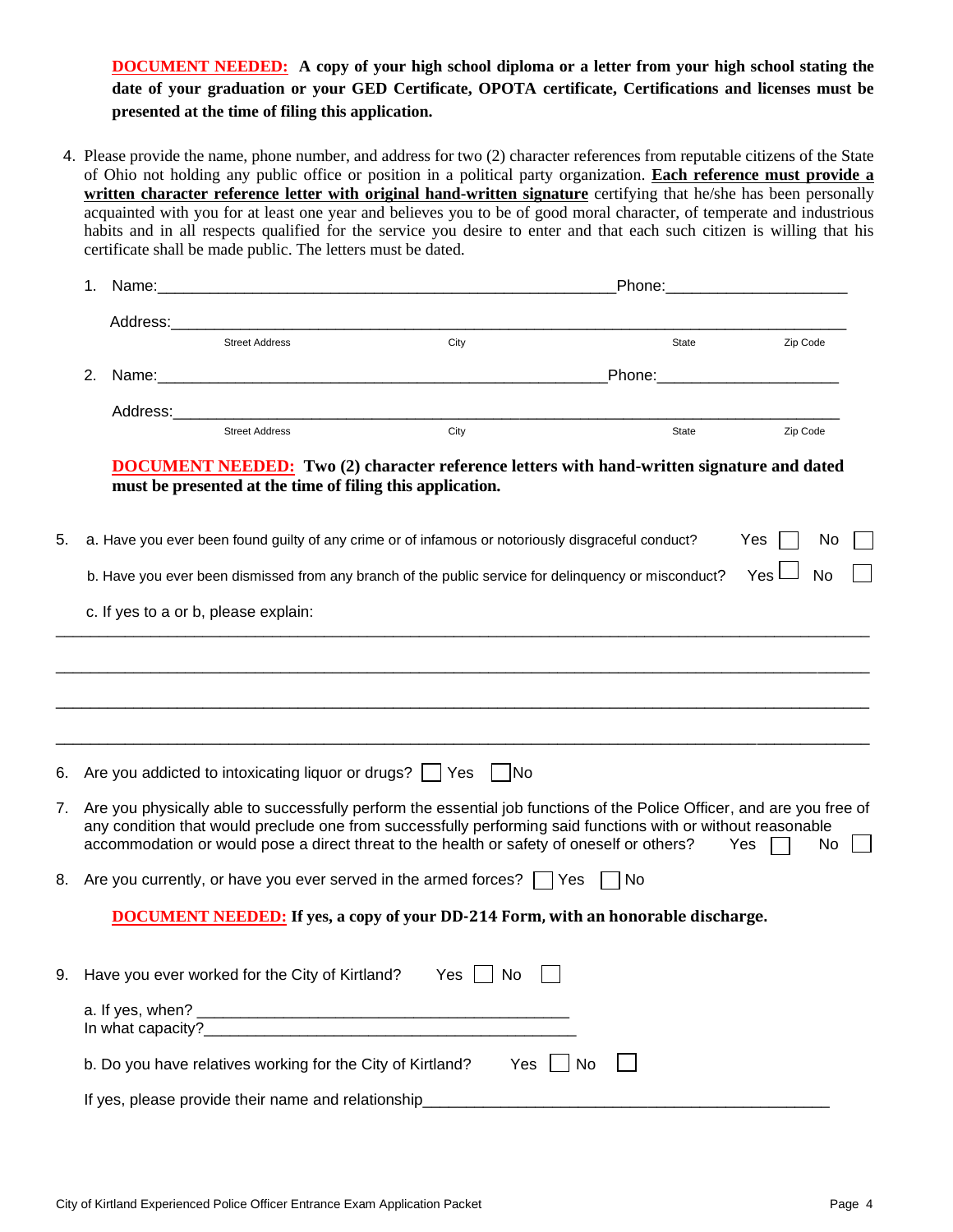#### **10. Employment:**

a.Have you ever been discharged or forced to resign from any position? If yes, please explain and provide employer date and reason:

 $\Box$ 

\_\_\_\_\_\_\_\_\_\_\_\_\_\_\_\_\_\_\_\_\_\_\_\_\_\_\_\_\_\_\_\_\_\_\_\_\_\_\_\_\_\_\_\_\_\_\_\_\_\_\_\_\_\_\_\_\_\_\_\_\_\_\_\_\_\_\_\_\_\_\_\_\_\_\_\_\_\_\_\_\_\_\_\_\_\_\_\_\_\_\_

\_\_\_\_\_\_\_\_\_\_\_\_\_\_\_\_\_\_\_\_\_\_\_\_\_\_\_\_\_\_\_\_\_\_\_\_\_\_\_\_\_\_\_\_\_\_\_\_\_\_\_\_\_\_\_\_\_\_\_\_\_\_\_\_\_\_\_\_\_\_\_\_\_\_\_\_\_\_\_\_\_\_\_\_\_\_\_\_\_\_\_

 $\Box$ 

### **b. Employment History:**

|    | <b>Starting Date</b>          | <b>Ending Date</b> |                                                                       |                                        |      |              |                |
|----|-------------------------------|--------------------|-----------------------------------------------------------------------|----------------------------------------|------|--------------|----------------|
|    |                               |                    | Employer                                                              | <b>Address</b>                         | City | <b>State</b> | <u>zip</u>     |
| 1. |                               |                    |                                                                       |                                        |      |              |                |
|    |                               |                    |                                                                       |                                        |      |              |                |
|    |                               | Rate of Pay        |                                                                       | Name and Title of Immediate Supervisor |      | Phone #      |                |
|    | Full Time Part Time           |                    |                                                                       |                                        |      |              |                |
|    |                               |                    |                                                                       |                                        |      |              |                |
|    |                               |                    |                                                                       |                                        |      |              |                |
|    |                               |                    |                                                                       |                                        |      |              |                |
|    | <b>Title of Position Held</b> |                    | Reason for Leaving                                                    |                                        |      |              | # of Employees |
|    |                               |                    |                                                                       |                                        |      |              | you Supervised |
|    |                               |                    |                                                                       |                                        |      |              |                |
|    |                               |                    |                                                                       |                                        |      |              |                |
|    |                               |                    | Provide a summary of your job duties and computer software knowledge: |                                        |      |              |                |
|    |                               |                    |                                                                       |                                        |      |              |                |
|    |                               |                    |                                                                       |                                        |      |              |                |
|    |                               |                    |                                                                       |                                        |      |              |                |
|    |                               |                    |                                                                       |                                        |      |              |                |
|    |                               |                    |                                                                       |                                        |      |              |                |
|    |                               |                    |                                                                       |                                        |      |              |                |
|    |                               |                    |                                                                       |                                        |      |              |                |
|    |                               |                    |                                                                       |                                        |      |              |                |
|    |                               |                    |                                                                       |                                        |      |              |                |
|    | <b>Starting Date</b>          | <b>Ending Date</b> | Employer                                                              | Address                                | City | State        | zip            |
|    |                               |                    |                                                                       |                                        |      |              |                |
| 2. |                               |                    |                                                                       |                                        |      |              |                |
|    |                               |                    |                                                                       |                                        |      |              |                |
|    |                               |                    |                                                                       |                                        |      |              |                |
|    |                               | Rate of Pay        |                                                                       | Name and Title of Immediate Supervisor |      | Phone #      |                |
|    | Full Time Part Time           |                    |                                                                       |                                        |      |              |                |
|    |                               |                    |                                                                       |                                        |      |              |                |
|    |                               |                    |                                                                       |                                        |      |              |                |
|    | <b>Title of Position Held</b> |                    | Reason for Leaving                                                    |                                        |      |              | # of Employees |
|    |                               |                    |                                                                       |                                        |      |              | you Supervised |
|    |                               |                    |                                                                       |                                        |      |              |                |
|    |                               |                    |                                                                       |                                        |      |              |                |
|    |                               |                    |                                                                       |                                        |      |              |                |
|    |                               |                    | Provide a summary of your job duties and computer software knowledge: |                                        |      |              |                |
|    |                               |                    |                                                                       |                                        |      |              |                |
|    |                               |                    |                                                                       |                                        |      |              |                |
|    |                               |                    |                                                                       |                                        |      |              |                |
|    |                               |                    |                                                                       |                                        |      |              |                |
|    |                               |                    |                                                                       |                                        |      |              |                |
|    |                               |                    |                                                                       |                                        |      |              |                |
|    | <b>Starting Date</b>          | <b>Ending Date</b> | Employer                                                              | Address                                | City | State        | zip            |
|    |                               |                    |                                                                       |                                        |      |              |                |
| 3. |                               |                    |                                                                       |                                        |      |              |                |
|    |                               |                    |                                                                       |                                        |      |              |                |
|    |                               |                    |                                                                       |                                        |      |              |                |
|    |                               | Rate of Pay        |                                                                       | Name and Title of Immediate Supervisor |      | Phone #      |                |
|    | Full Time Part Time           |                    |                                                                       |                                        |      |              |                |
|    |                               |                    |                                                                       |                                        |      |              |                |
|    |                               |                    |                                                                       |                                        |      |              |                |